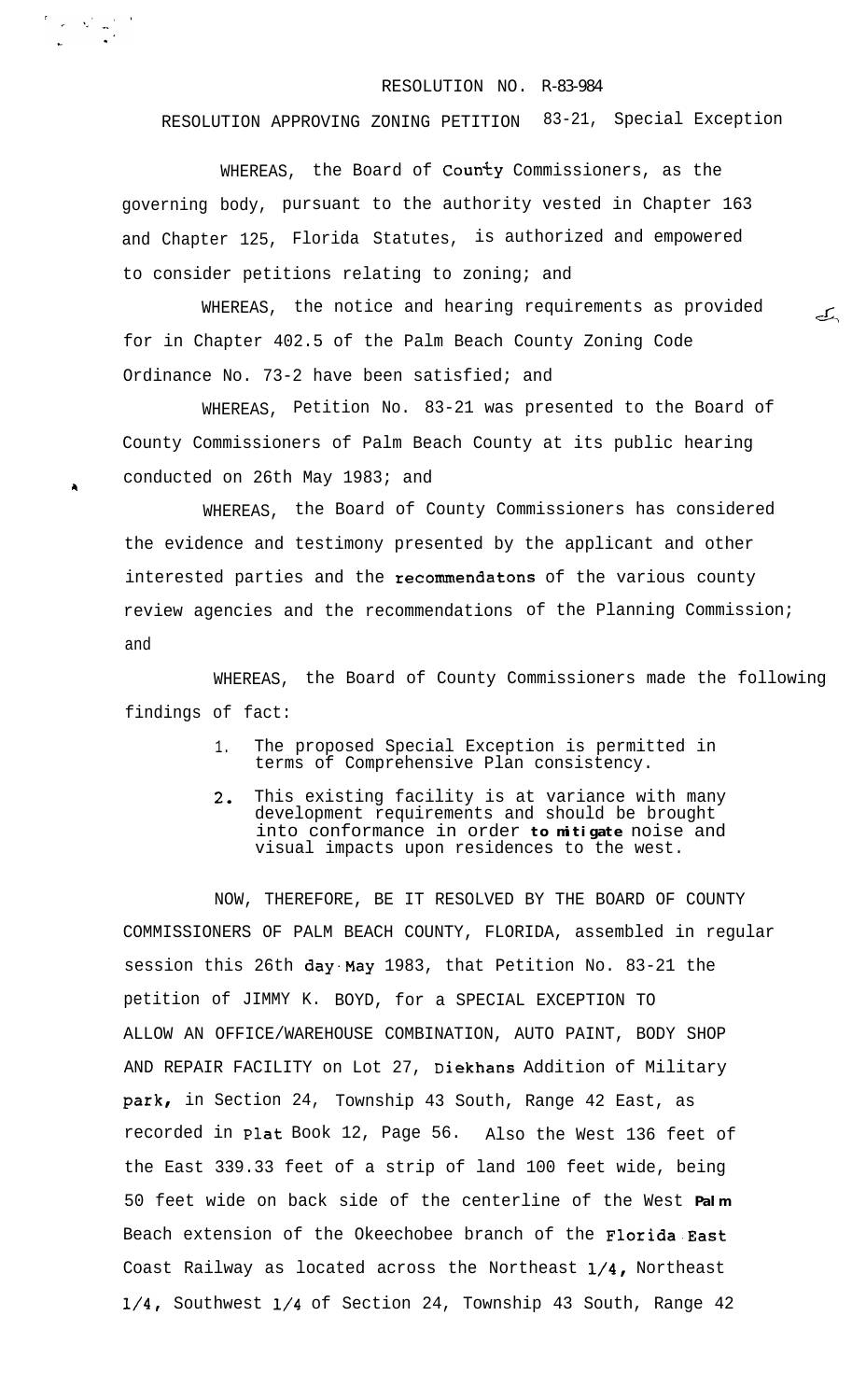East. The Tract hereby conveyed lies immediately South of Lot 27 of Diekhans Addition to Military Park. Said property located on the south side of Diekhans Road approximately : 135 feet west of Military Trail (S.R. 809) in an CG-General Commercial District was approved as advertised subject to the following conditions:

 $\tau_{\rm eff}$  .

- 1. The developer shall construct **Diekhans** Road from Military Trail to the project's **@ntranCe** road prior to the issuance of a building permit for the expansion.
- **2.** The developer shall contribute One Hundred and Twenty Dollars (\$120.00) toward the cost of meeting this project's direct and identifiable impact at the time of **isswance** of building permit.
- **3.** This development must retain onsite **85%** of the storm water runoff generated by a three **(3)** year storm per requirements of the Permit Section, Land, Development Division.
- **4.** No paint, oil, gasoline or other contaminants shall be permitted to be disposed of through either the septic system or on-site drainage provisions.
- **5.** The site plan shall be redesigned to provide for required parking and landscaping and for a six-foot high masonry wall along the project's west property line. These improvements shall be installed within 120 days of this approval.
- **6.** Should conditions **3** to 5 above not be complied with within 120 days of this approval, the Certificate of Occupancy for these premises shall be revoked and the premises shall thereafter not be occupied until such time as these conditions are satisfied.
- **7.** All painting activity shall be conducted in an approved paint booth.
- **8.** Hours of operation shall be limited to  $7:00$  A.M. to  $9:00$ P.M.

Commissioner Wilken , moved for approval of the petition. The motion was seconded by Commissioner Spillias and upon being put to a vote, the vote was as follows:

| Peggy E. Evatt, Chairman    | $---$ AYE |             |
|-----------------------------|-----------|-------------|
| Ken Spillias, Vice Chairman |           | $--$ ATE    |
| Dennis P. Koehler, Member   |           | -- ABSENT   |
| Dorothy Wilken, Member      |           | $--$ AYE    |
| Bill Bailey, Member         |           | $--$ ARSENT |

The foregoing resolution was declared duly passed and adopted this 30th day of August , 1983, confirming action of 26th May 1983.